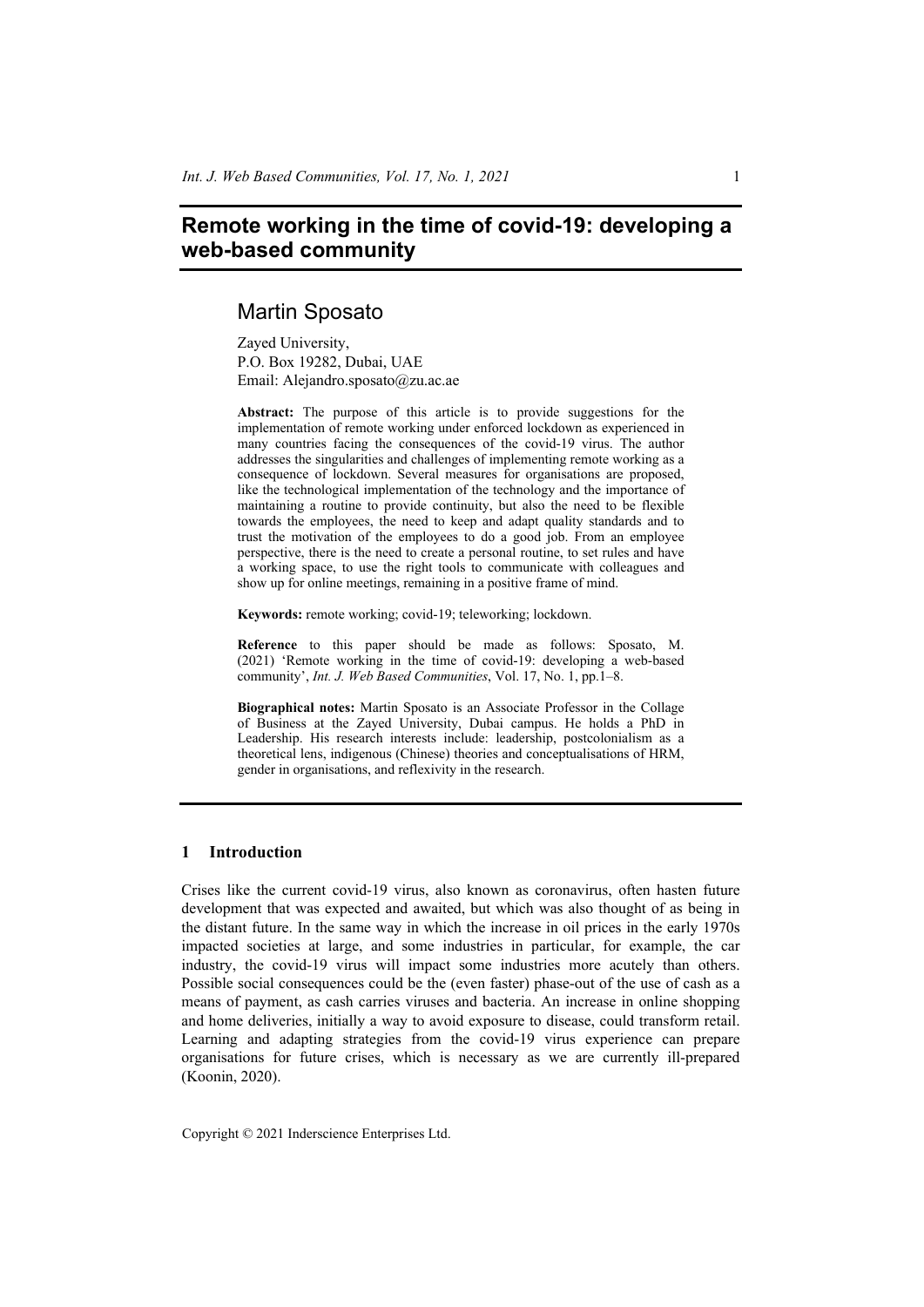A key change facing businesses has been the (often) externally implemented work-from-home directive demanding that ever-increasing numbers of people work remotely. The covid-19 pandemic can be used by organisations as a learning experience to further develop remote working and to better navigate future challenges, helpfully creating a web-based community for all its users. As a consequence of the lockdown measures that some countries – like Italy, Spain and France, among others – have been taking, remote working has become the new norm for many organisations. Remote working forces organisations to adapt to a new paradigm on how work is conducted in general, but it also has implications for every single aspect of the organisational dynamics. This new environment requires organisations to be agile in their management of the situation (Abdelhamid and Sposato, 2019).

According to the media system dependency theory, there is a direct link between the media and how it helps the user to meets his/her needs. Consequently, this creates a relationship where the better able the media is to fulfil the needs of the user, the more dependent the user is on the media (Ball-Rokeach and DeFleur, 1976). In this case, for remote working to be effective, it has to be relevant as a media for all its users, not only for work-related issues but also as a space for members of an organisation to socialise, moving away from strictly professional issues (Akbari, 2019). Arguably the best way to do this is by creating a web-based community that helps its members not only to accomplish their work but also to develop in a personal and professional manner (de Vries and Kommers, 2004). Some of the new challenges brought about by remote working include how to physically deliver work when it is not possible to be physically present, how businesses can maintain quality and consistency, how to motivate people who are working remotely, and how to successfully implement new technologies. These challenges have to be addressed and overcome if an organisation is to succeed.

This article addresses the new challenges that may arise for organisations migrating to remote working due to the unexpected covid-19 pandemic, and the lockdown measures that have been implemented by governments and organisations, leading to many millions of workers migrating to remote working with very short notice and limited training. Based on an academic literature review, this article addresses problems and suggests actions and strategies, both for organisations redesigning their work and for employees working remotely.

In addition to the technological implementation of the technology, it is important to maintain a routine to provide continuity, but also to be flexible towards the employee, and it is necessary to keep and adapt quality standards and to trust the motivation of the employees to do a good job (Craven et al., 2020). From an employee perspective there is a need to create a personal routine, to set rules and have a working space, to use the right tools to communicate with colleagues and show up for online meetings, remaining in a positive frame of mind. Hopefully, these suggestions, based on the literature review, will help the organisation to create an online community. To a certain extent, technology allows employees to be in a place without actually being in the place (Jeffrey et al., 2019).

It is not possible to standardise remote working as every single job is different, with different inputs, outputs and requirements (Donnelly and Johns, 2020). However, the following advice is based on educational institutions – universities in this case – which are some of the pioneering organisations to fully transition to remote working as a consequence of the covid-19 pandemic (Beech and Anseel, 2020). In this case, universities provide a positive example of organisations that can change and adapt from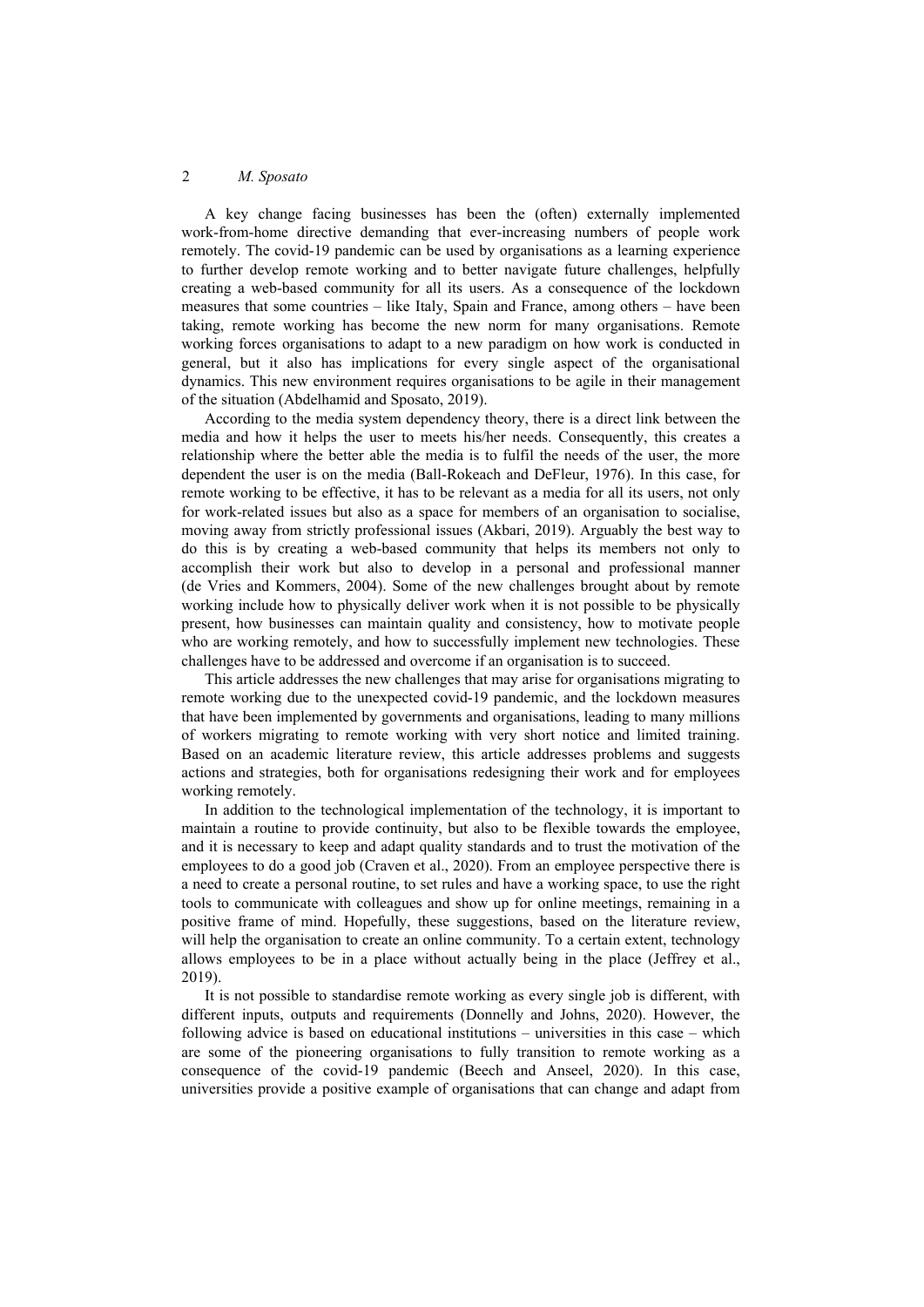face-to-face service delivery to an online system in an extremely short time (Brouns et al., 2011).

Since the outbreak of the covid-19 virus, countries like Mainland China, Hong Kong, the United Arab Emirates, Spain, and the USA, among many others, have formally suspended in-classroom classes and migrated to different online platforms. Universities provide a unique example for learning as the delivery of services in the industry has two main features: it tends to be highly planned and standardised but it also it contains an element of creativity. The core function of the delivery of the service is fairly repetitive, with most of the same content being taught year after year. Yet the way it is delivered changes with each different cohort and student. The forced implementation of distance learning has required both students and staff to adapt to new technologies, perhaps showing them that distance learning is easier than previously thought. Once users realise that it is possible and positive to learn remotely, this could have a direct impact on the future of education and how it is delivered, introducing more technology into the education process and changing the industry forever. Yet, as noted by Oliveira and Garcia (2019), the main challenge is the limited engagement that some users may show with online initiatives.

#### **2 Organisational challenges**

### *2.1 Technological implementation*

Tools for remote working and online learning have been available for a long time, but most organisations have not been forced to put them in place until now. As such, the first decision an organisation must make when implementing these technologies for the first time is whether to pay or use the free version of the same online platforms. For those organisations taking a short-term approach, free versions/trials of the software will be enough. However, if organisations acknowledge that the current pandemic and the shift to remote working will have future implications, they should take the time to evaluate a wide range of paid-for tools, as these may become central to their future work dynamics and strategies. It is not a surprise that technological support plays a central role in the ability of remote workers to perform (Allen et al., 2015), therefore organisations should provide the best technical support that they can afford to facilitate the work of everyone in the organisation, in an environment where lockdown measures, social distancing and remote working are here to stay for the foreseeable future.

### *2.2 Utilise standard schedules and timetables*

Broadly speaking, the migration to online learning has been done while keeping the standard pre-existing timetables. As we all know, this is not strictly necessary, as online learning can afford its users a certain amount of flexibility. However, using existing timetables, class schedules and online meetings provides users with a sense of structure and familiarity in an online environment, regardless of the flexibility (López Jiménez et al., 2020a).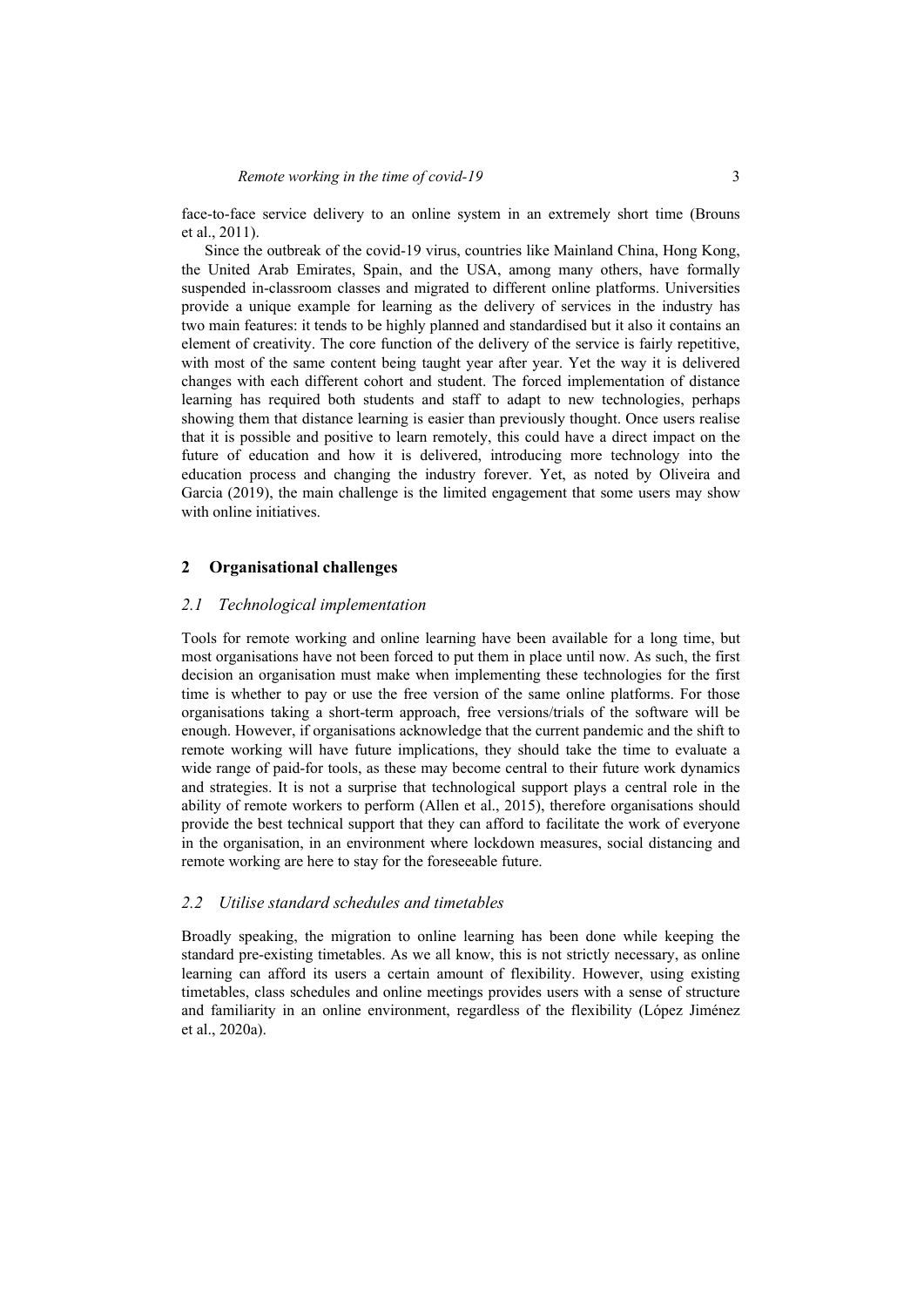### 4 *M. Sposato*

## *2.3 Migrate quality standards*

The changes from offline to online should be accompanied by the maintenance of quality standards – the same standards that were expected in the office should be maintained online. However, measurements of quality should be added to reflect the new circumstances. For instance, the focus of evaluations should be on achieving the expected objectives, and not on attending meetings or being present online during the standard office hours. As this is a new type of work there is a need to create expectations that are reasonable within these new conditions (Staples et al., 1999).

# *2.4 Trust*

Greer and Payne (2014) have identified the most prominent challenge facing this new digital working environment to be the lack of face-to-face communication and the benefits associated with it. A lack of face time in the office leads to several problems, but arguably the most important is a lack of trust in employees (Fauzi, 2019). As they are not physically present it can be more difficult to make sure everyone is doing their job as they should. Consequently, a lack of trust in the employees starts to emerge as a problem. Organisations have to learn to trust their employees and to acknowledge that working from home does not mean a day off. Any successful implementation of any type of remote working has to be based on an understanding that employees are motivated to do a good job, regardless of where they are working, without having a manager looking over their shoulders (López Jiménez et al., 2020b).

# *2.5 Flexibility*

As the covid-19 pandemic demands widespread lockdown this new environment requires flexibility from organisations towards their employees. The closure of educational institutions adds to the responsibilities of parents with school aged children, placing an extra burden of care on parents. Many workers may also have to care for sick relatives, which is likely to be more widespread during a pandemic. In normal circumstances, childcare responsibilities are one of the main challenges of remote working (Mustafa and Gold, 2013), and the situation is exacerbated by the closure of schools and childcare facilities. Facing the challenge, organisations should show a human side and provide their employees with reasonable options to be able to accommodate all their responsibilities. As always, the emphasis should be on achieving objectives using the flexibility that online tools provide, and not on presenteeism.

# *2.6 Evaluation*

There are several techniques for evaluating the success of remote working. Preece et al. (2004) have suggested some techniques to evaluate online communities, such as the number of members, engagement of the members or a heuristic evaluation, among others. For the evaluation, every organisation should find the method that aligns best with its organisational goals. Nevertheless, the principles of the media system dependency theory should also apply, where the more relevant a system is the more dependency it creates, not only for the professional needs but also for the social aspects of the members.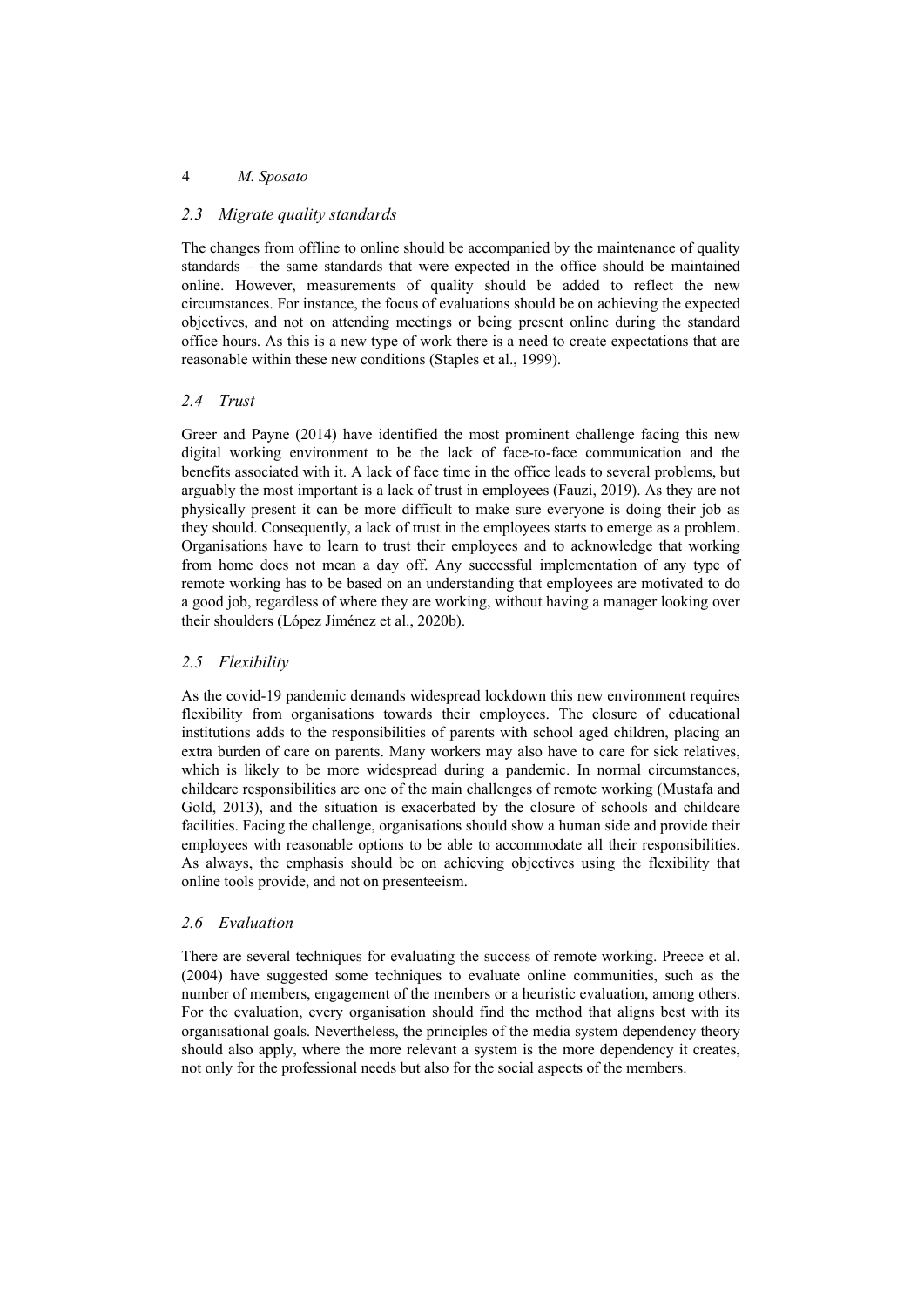#### **3 Advice for employees**

Maintain regular hours and create a routine. Time spent at home in lockdown can sometimes feel devoid of a structure, but remote workers should aim to create a daily routine independent of work commitments. This is important not only for maintaining productivity, but also to ensure employees are able to stop working and switch off. One of the main challenges identified by Felstead and Henseke (2017) as a consequence of remote working is the inability of workers to create a boundary between their professional work and the rest of their everyday routine. This can create work-life imbalance and potentially negatively impact the mental health and productivity of employees (Sposato and Jeffrey, 2019).

#### *3.1 Set ground rules and create your own working space*

In addition to having a standard routine, employees must make some adjustments to ensure remote working is a successful endeavour. If possible, a dedicated workspace should be delineated for work-related activities. This could lead to a better division between work and other responsibilities when working from home. Moreover, some personal ground rules should be set to ensure 'office hours' are in fact office hours, and the time dedicated to working is productive. The use of a browser application to block social media on the computer, or flight mode on cell phones during working hours, could help to prevent distractions. This measure could also aid the establishment of clear boundaries between work and non-work activities.

### *3.2 Tools and communication*

Perhaps the main challenge facing remote working is the fact that it creates a new environment for communication, where face-to-face meetings are no longer possible and new alternatives emerge (Garcia-Carbonell et al., 2016). There is no substitute for an in-person meeting, but in this new scenario, employees should use the full range of tools at their disposal. Online platforms for meetings are a useful tool, but interaction should not be limited only to this, as quite often a simple old-fashioned telephone call, or a voice note on WhatsApp, could be more effective. The aim should always be to communicate the message and get the idea across, regardless of the tool used (Hunter, 2019).

### *3.3 Show up for online meetings*

In this new working environment, where face-to-face meetings are replaced by online meetings, everyone needs to make sure they join these meetings, even if they are not always relevant (which is also the case with face-to-face meetings). The new remote working dynamics limit the possibilities for day-to-day interactions and consequently online meetings are one of the few opportunities for people to come together and bond over work-related issues. Even if online meetings are not a complete substitute for face-to-face ones, this will address one of the main challenges in remote working identified by researchers, which is the inability of remote workers to interact with colleagues in regular office settings (Rockmann and Pratt, 2015).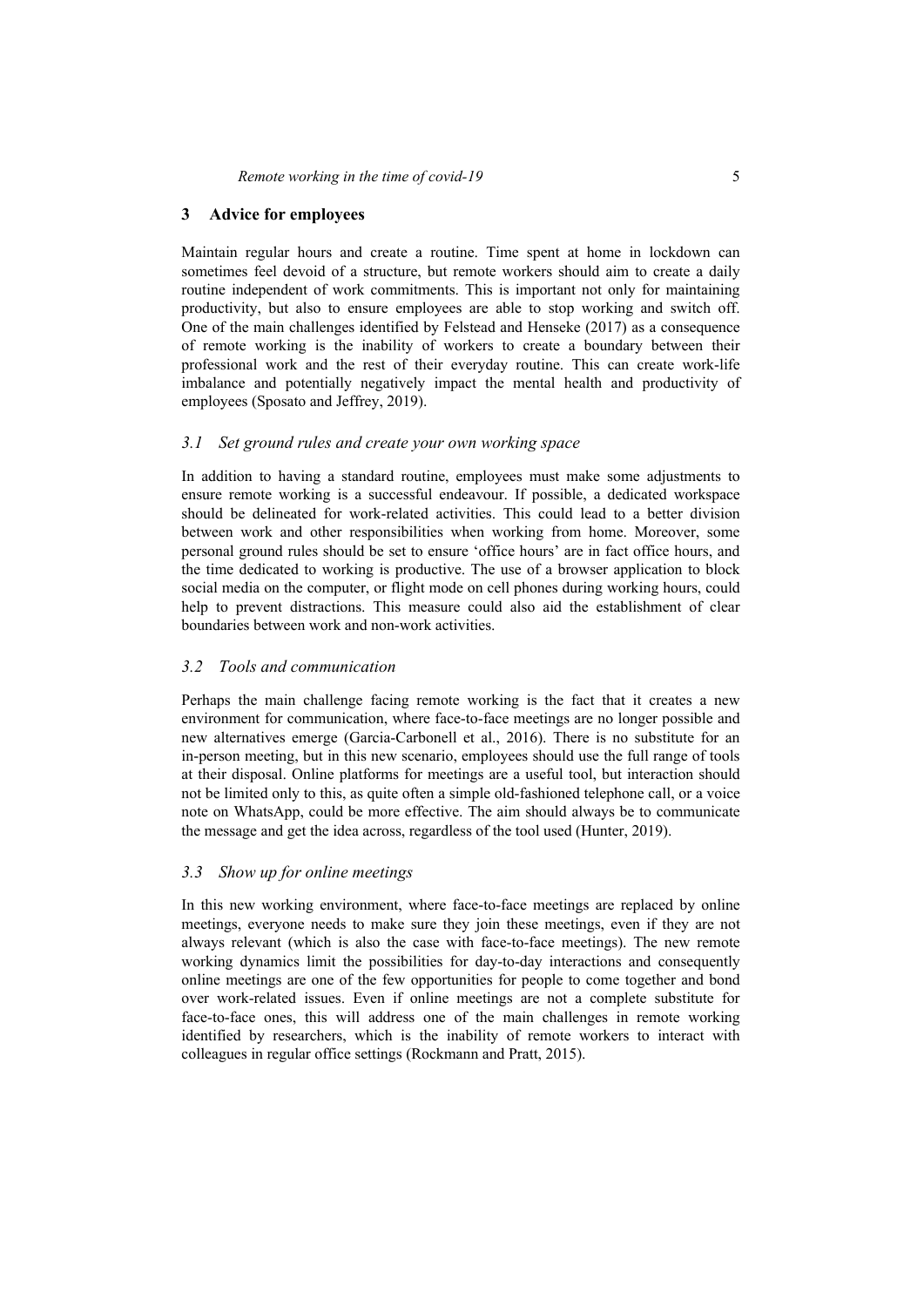## *3.4 Be positive*

Even though remote working has been implemented relatively quickly and without much room for training and testing, this is the current state of affairs, so having a positive attitude can help you stay motivated. Make the best of the new situation by learning to use the new technologies provided to you; most tools for online working are relatively easy to operate and quite straightforward. There may be an increase in the job satisfaction of remote workers (Gajendran and Harrison, 2007), but at the moment this is happening under special circumstances where remote work is imposed on organisations rather than designed by them. It is also important that people remain curious about these new tools, how they work and how to get the best out of them.

# **4 Conclusions**

Based on the reviewed literature, this article has provided evidence-based ideas to confront the current challenges facing organisations as they are directed to move towards remote working. The aim of any remote working measures developed to address the crisis engendered by the covid-19 pandemic should be not only to accomplish the organisational goals but also to develop a web-based community that could increase the effectiveness of remote working and create a media system that fosters engagement among its users.

The current migration to remote working brought on by the outbreak of the covid-19 virus has led almost every organisation to implement contingency plans and develop new strategies. These plans have been developed relatively quickly to address the challenges that the pandemic resents, limiting the opportunities for training and testing of the new strategies. It would be unreasonable to expect contingency measures implemented out of necessity to work as well as business as usual. Organisations should accept that the new way of remote working will not be the same as the old way of working and, consequently, a period of adaptation is needed. Mistakes will be made and it will take some time until a new business as usual is reached.

This article has suggested actions and strategies to be developed and implemented to make these transitions as smooth as possible, benefiting both the organisation and employees. The way we used to work until recently has been challenged and the image of what a standard job looks like will potentially be transformed forever. The most successful organisations of the future will be those that learn from the current crisis to ensure preparedness for the next. Those organisations will use this opportunity to transition by ensuring that remote working is a more permanent fixture, even when the virus is under control. This could range from working remotely a few days a week for some employees to whole departments going online. Future research should address this contextual singularity, leading to potential comparative research on the differences between the planned implementation of remote working versus its implementation as a reactive measure.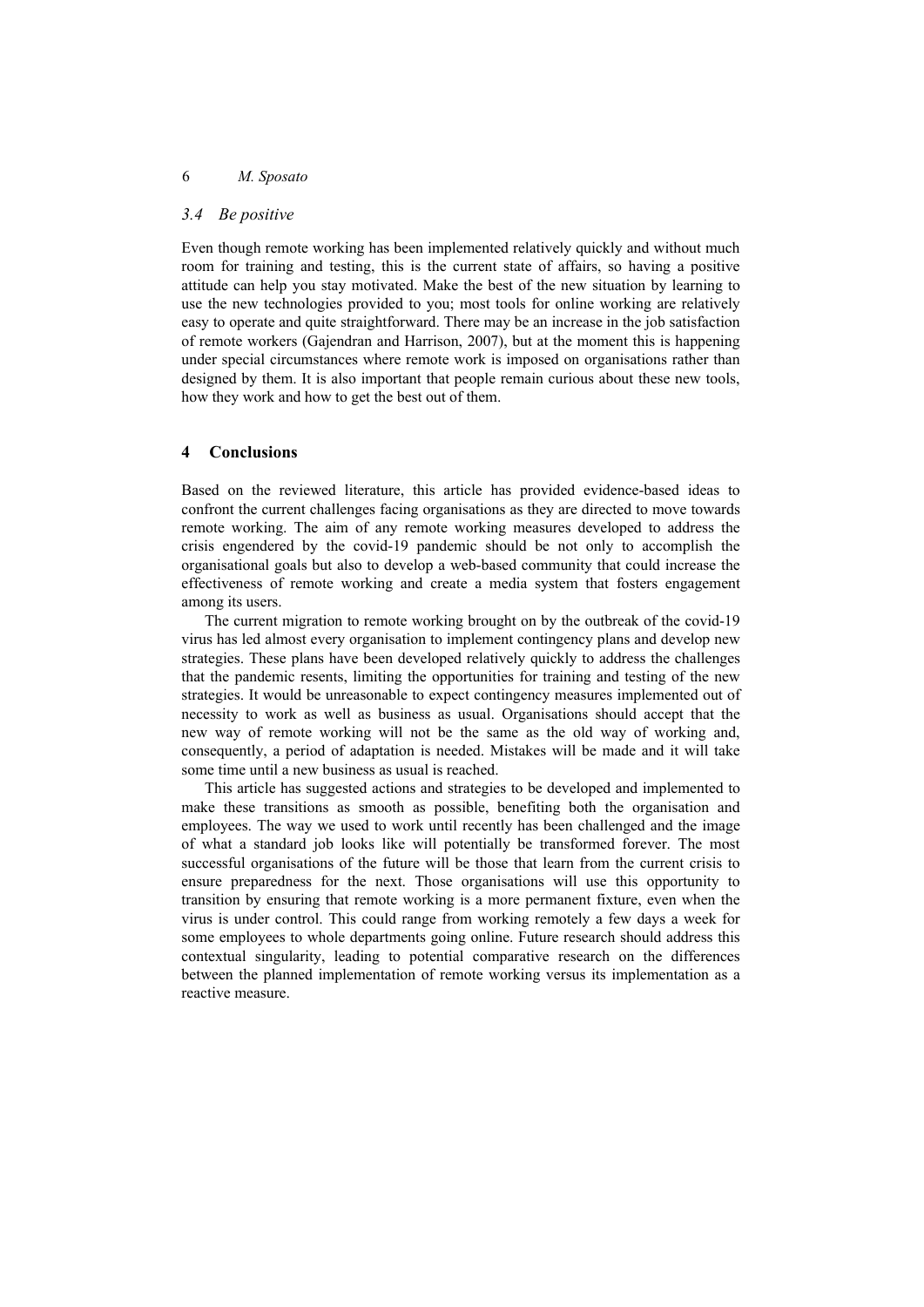#### **References**

- Abdelhamid, M. and Sposato, M. (2019) 'The role of organisational learning in creating an agile workforce in Dubai', *International Journal of Work Organisation and Emotion*, Vol. 10, No. 3, pp.262–279.
- Akbari, E. (2019) 'Extensive use of online social networks: a qualitative analysis of Iranian students' perspectives', *International Journal of Web Based Communities*, Vol. 15, No. 2, pp.196–207.
- Allen, T.D., Golden, T.D. and Shockley, K.M. (2015) 'How effective is telecommuting? Assessing the status of our scientific findings', *Psychological Science in the Public Interest*, Vol. 16, No. 2, pp.40–68.
- Ball-Rokeach, S.J. and DeFleur, M.L. (1976) 'A dependency model of mass-media effects', *Communication Research*, Vol. 3, No. 1, pp.3–21.
- Beech, N. and Anseel, F. (2020) 'COVID-19 and its impact on management research and education: threats, opportunities and a manifesto', *British Journal of Management*, Vol. 31, No. 3, pp.447–449.
- Brouns, F., Berlanga, A.J., Fetter, S., Bitter-Rijpkema, M.E., Bruggen, J. and Sloep, P. (2011) 'A survey on social network sites to determine requirements for learning networks for professional development of university staff', *International Journal of Web Based Communities*, Vol. 7, No. 3, pp.298–311.
- Craven, M., Liu, L., Mysore, M. and Wilson, M. (2020) *COVID-19: Implications for Business*, McKinsey & Company.
- de Vries, S. and Kommers, P. (2004) 'Online knowledge communities: future trends and research issues', *International Journal of Web Based Communities*, Vol. 1, No. 1, pp.115–123.
- Donnelly, R. and Johns, J. (2020) 'Recontextualising remote working and its HRM in the digital economy: an integrated framework for theory and practice', *The International Journal of Human Resource Management*, pp.1–22, oi.org/10.1080/09585192.2020.1737834.
- Fauzi, M.A. (2019) 'Knowledge sharing in Asia Pacific via virtual community platform: a systematic review', *International Journal of Web Based Communities*, Vol. 15, No. 4, pp.368–394.
- Felstead, A. and Henseke, G. (2017) 'Assessing the growth of remote working and its consequences for effort, well‐being and work‐life balance', *New Technology, Work and Employment*, Vol. 32, No. 3, pp.195–212.
- Gajendran, R.S. and Harrison, D.A. (2007) 'The good, the bad, and the unknown about telecommuting: meta-analysis of psychological mediators and individual consequences', *Journal of Applied Psychology*, Vol. 92, No. 6, p.1524.
- Garcia-Carbonell, N., Martin-Alcazar, F. and Sanchez-Gardey, G. (2016) 'The views of Spanish HR managers on the role of internal communication in translating HR strategies into HRM systems', *European Management Journal*, Vol. 34, No. 3, pp.269–281.
- Greer, T.W. and Payne, S.C. (2014) 'Overcoming telework challenges: outcomes of successful telework strategies', *The Psychologist-Manager Journal*, Vol. 17, No. 2, p.87.
- Hunter, P. (2019) 'Remote working in research: an increasing usage of flexible work arrangements can improve productivity and creativity', *EMBO Reports*, Vol. 20, No. 1, p.e47435.
- Jeffrey, H.L., Ashraf, H. and Paris, C.M. (2019) 'Hanging out on Snapchat: disrupting passive covert netnography in tourism research', *Tourism Geographies*, pp.1–18, doi.org/10.1080/14616688.2019.1666159.
- Koonin, L.M. (2020) 'Novel coronavirus disease (COVID-19) outbreak: now is the time to refresh pandemic plans', *Journal of Business Continuity & Emergency Planning*, Vol. 13, No. 4, pp.1–15.
- López Jiménez, D., Dittmar, E.C. and Vargas Portillo, J.P. (2020a) 'Self-regulation of sexist digital advertising: from ethics to law', *Journal of Business Ethics*, doi.org/10.1007/s10551-020- 04471-y